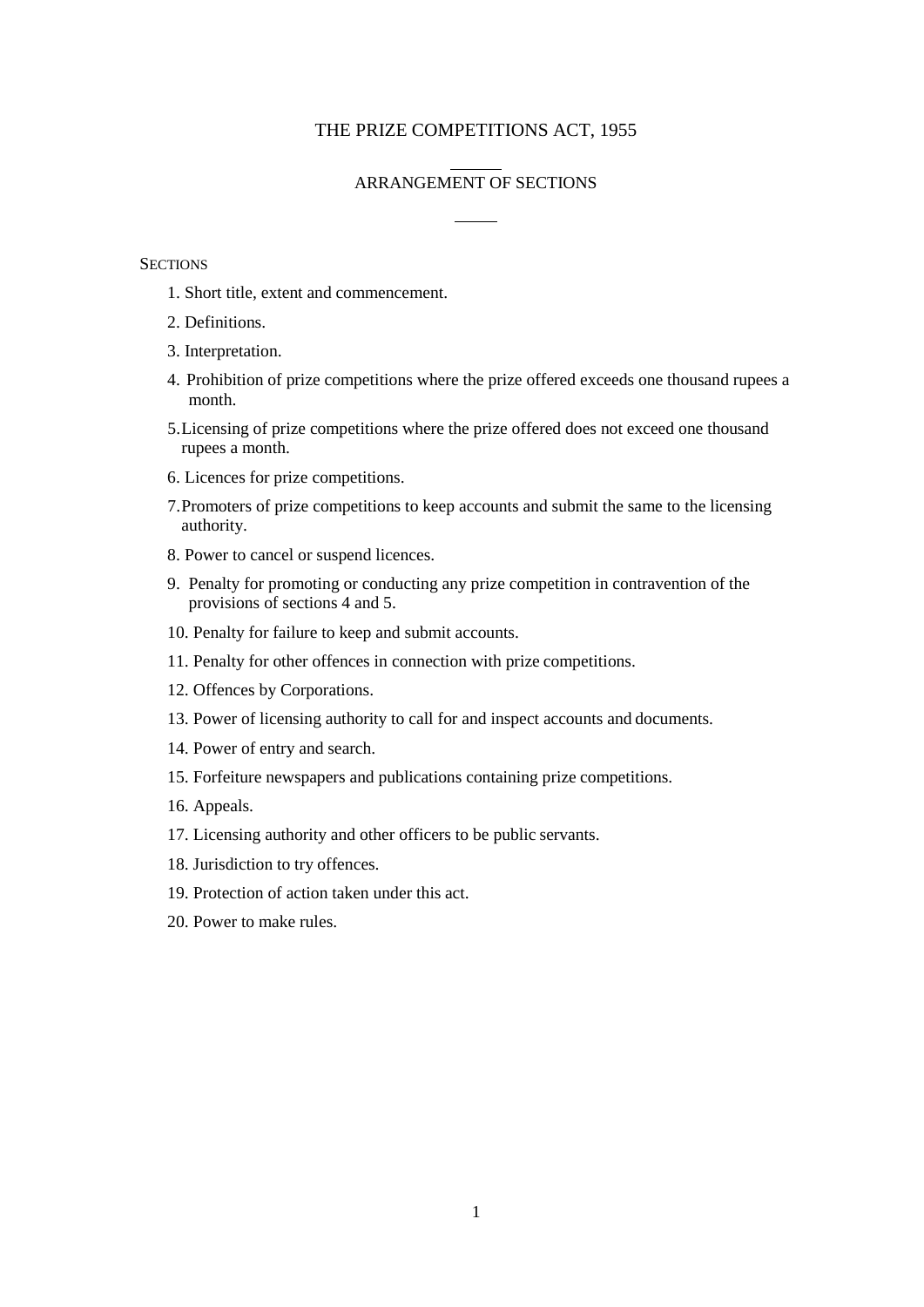## THE PRIZE COMPETITIONS ACT, 1955 ACT NO. 42 OF  $1955<sup>1</sup>$

[22*nd October*, 1955.]

An Act to provide for the control and regulation of prize competitions.

WHEREAS it is expedient to provide for the control and regulation of prize Competitions;

AND WHEREAS the Legislatures of the States of Andhra, Bombay, Madras, Orissa, Uttar Pradesh, Hyderabad, Madhya Bharat, Patiala and East Punjab States Union and Saurashtra have passed resolutions in terms of clause (1) of article 252 of the Constitution in relation to the above-mentioned matter and matters ancillary thereto in so far as such matters are matters enumerated in List II in the Seventh Schedule to the Constitution;

BE it enacted by Parliament in the Sixth Year of the Republic of India as follows:―

**1. Short title, extent and commencement.**— $(I)$  This Act may be called the Prize Competitions Act, 1955.

(2) It extends to  $2$ [the territories which, immediately before the 1st November, 1956, were comprised in] the States of Andhra, Bombay, Madras, Orissa, Uttar Pradesh, Hyderabad, Madhya Bharat, Patiala and East Punjab States Union and Saurashtra and all Part C States.

(3) It shall come into force on such date<sup>3</sup> as the Central Government may, by notification in the Official Gazette, appoint.

**2. Definitions**.―In this Act, unless the context otherwise requires,―

(a) "licensing authority" means any officer or authority appointed by the State Government, by notification in the Official Gazette, for the purpose of granting licences under this Act;

(b) "money" includes a cheque, postal-order or money-order;

(c) "prescribed" means prescribed by rules made under this Act;

(d) "prize competition" means any competition (whether called a cross-word prize competition, a missing-word prize competition, a picture prize competition or by any other name) in which prizes are offered for the solution of any puzzle based upon the building up, arrangement, combination or permutation, of letters, words, or figures.

**3. Interpretation**.―For the purposes of this Act,―

(a) references to printing shall be construed as including references to writing and other modes of representing or re-producing letters, words or figures in a visible form; and

(b) documents or other matters shall be deemed to be distributed if they are distributed to persons or places within or outside the territories to which this Act extends and the word distribution' shall be construed accordingly.

**4. Prohibition of prize competitions where the prize offered exceeds one thousand rupees a month**.―No person shall promote or conduct any prize competition or competitions in which the total value of the prize or prizes (whether in cash or otherwise) to be offered in any month exceeds one thousand rupees; and in every prize competition, the number of entries shall not exceed two thousand.

<sup>1.</sup> Extended to and brought into force in Dadar and Nagar Haveli (w.e.f. 1.7.65) by Reg. 6 of 1963, s. 2 & Sch. I. Extended to Goa, Daman and Diu by Reg. 11 of 1963, s. 3 & sch. (w.e.f. 1-2-1965) Extended to the Union territory of Pondicherry by Act 26 of 1968, s.3 and Schedule. 2. 1st April, 1956, *vide* Notification No. S.R. O. 766, dated 31st March, 1956, Gazette of India, Extraordinary, Part II, sec. 3,

<sup>2.</sup> Ins. by A. O. (No. 3), 1956.

<sup>3. 1</sup>st April, 1956, *vid*e Notification No. S.R.O. 766, dated 31st March, 1956, Gazette of India, Extraordinary, Part II, sec. 3.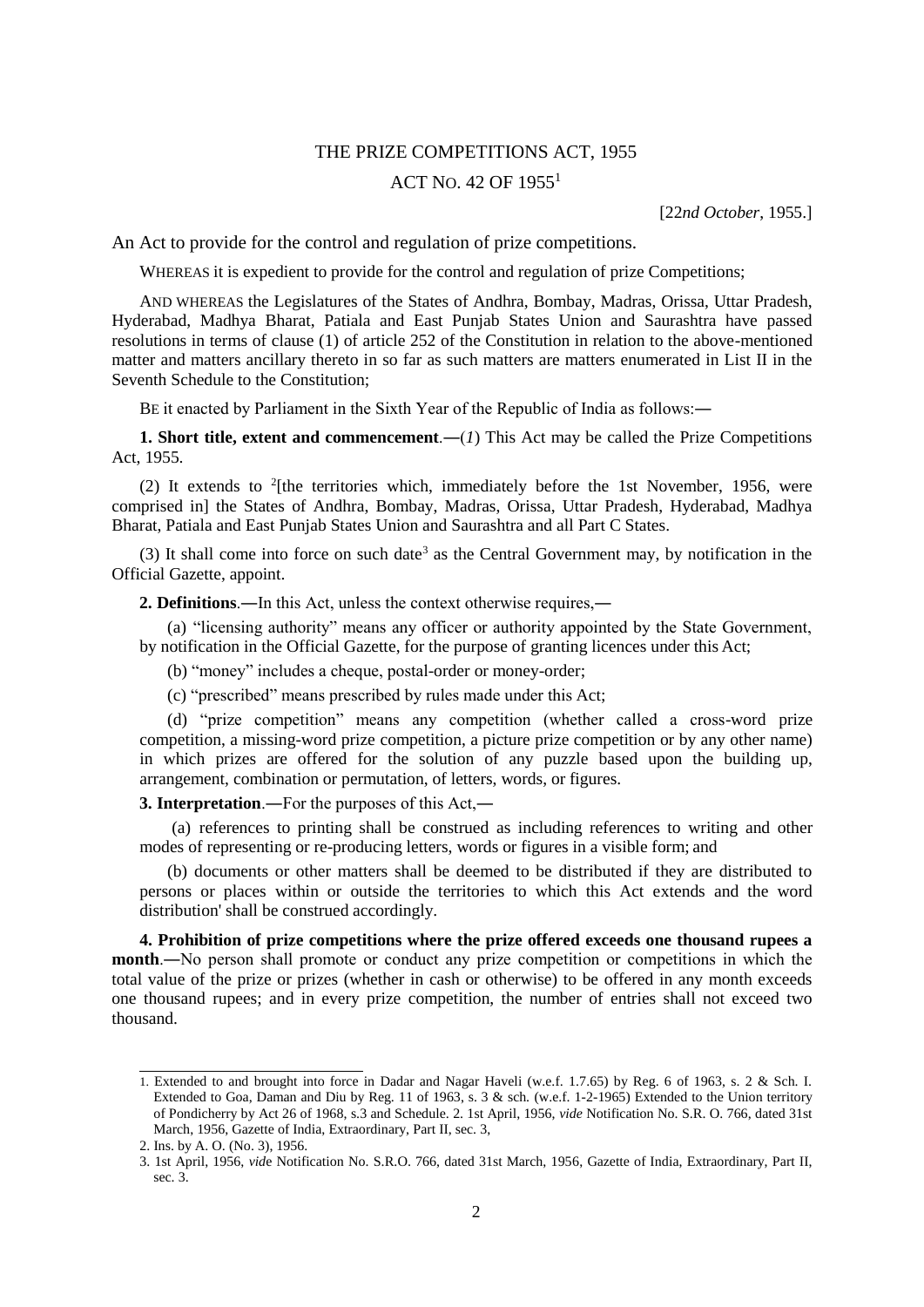**5. Licensing of prize competitions where the prize offered does not exceed one thousand rupees a month.**—Subject to the provisions of section 4, no person shall promote or conduct any prize competition or competitions in which the total value of the prize or prizes (whether in cash or otherwise) to be offered in any month does not exceed one thousand rupees unless he has obtained in this behalf a licence granted in accordance with the provisions of this Act and the rules made thereunder.

**6. Licences for prize competitions**.―(*1*) Every person desiring to obtain a licence referred to in section 5 shall make an application in writing to the licensing authority in such form and manner as may be prescribed.

(2) On the receipt of such application, the licensing authority, after making such inquiry as it considers necessary, shall, by order in writing, either grant the licence or refuse to grant thelicence.

(3) Where the licensing authority refuses to grant a licence it shall record a brief statement of the reasons for such refusal and furnish a copy thereof to the applicant.

(4) The fees on payment of which, the period for which, the conditions subject to which, and the form in which, a licence may be granted shall be such as may be prescribed.

**7. Promoters of prize competitions to keep accounts and submit the same to the licensing authority**.―Every person who promotes or conducts a prize competition in accordance with the provisions of this Act and the rules made thereunder shall keep accounts relating to such competition and submit to the licensing authority a statement of accounts in such form and at such intervals as may be prescribed.

**8. Power to cancel or suspend licences**.―(*1*) The licensing authority may, after giving the holder of any licence under this Act a reasonable opportunity of being heard, cancel or suspend the licence on any one or more of the following grounds, namely:―

(a) that there has been a breach of any of the conditions subject to which the licence was granted;

(b) that the holder of the licence has contravened any of the provisions of section 7.

(*2*) Whenever a licence is cancelled or suspended the licensing authority shall record a brief statement of the reasons for such cancellation or suspension and furnish a copy thereof to the person whose licence has been cancelled or suspended.

**9. Penalty for promoting or conducting any prize competition in contravention of the provisions of sections 4 and 5**.―If any person promotes or conducts any prize competition in contravention of the provisions of section 4 or section 5, he shall be punishable with imprisonment for a term which may extend to three months, or with fine which may extend to one thousand rupees, or with both.

**10. Penalty for failure to keep and submit accounts**.―If any person liable under section 7 to keep accounts or to submit statements of accounts fails to keep accounts or to submit statements of accounts as required by that section or keeps accounts or submits statements of accounts which are false and which he either knows or believes to be false or does not believe to be true, he shall be punishable with imprisonment for a term which may extend to one month, or with fine which may extend to five hundred rupees, or with both, but nothing contained in this section shall affect the provisions contained in section 8.

**11. Penalty for other offences in connection with prize competitions**.―If any person with a view to the promotion or conduct of any prize competition except in accordance with the provisions of a licence under this Act or in contravention of the provisions of this Act or in connection with any prize competition promoted or conducted except in accordance with such provisions―

(a) prints or publishes any ticket, coupon or other document for use in the prize competition; or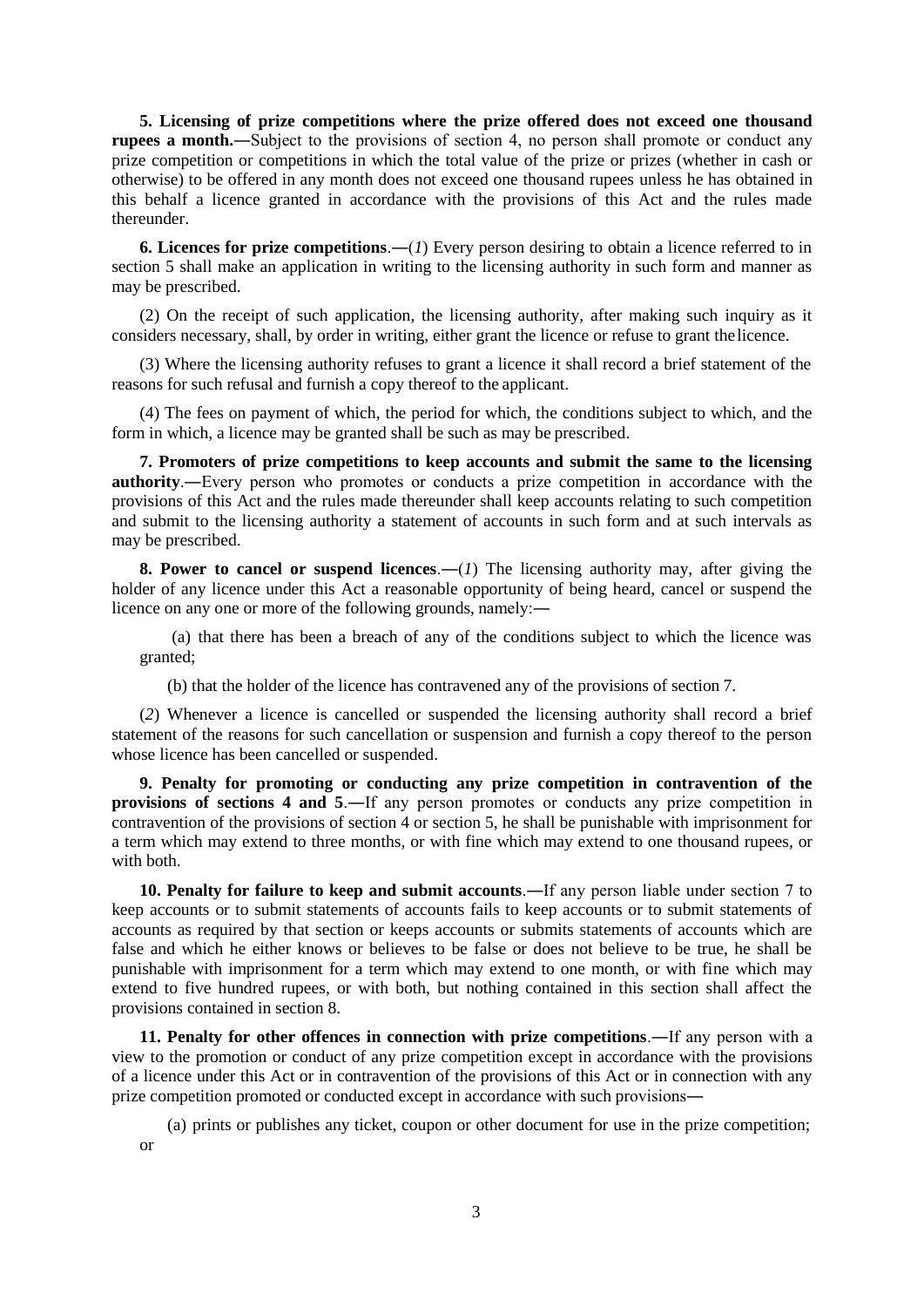(b) sells or distributes or offers or advertises for sale or distribution, or has in his possession for the purpose of sale or distribution any ticket, coupon or other document for use in the prize competition; or

(c) prints, publishes or distributes, or has in his possession for the purpose of publication or distribution,

(i) any advertisement of the prize competition, or

(ii) any list (whether complete or not) of prize winners in the prize competition, or

(iii) any such matter descriptive of, or otherwise relating to, the prize competition as is calculated to act as an inducement to persons to participate in that prize competition or any other prize competition ; or

(d) brings, or invites any person to send, into the territories to which this Act extends, for the purpose of sale or distribution, any ticket, coupon or other document for use in, or any advertisement of, the prize competition ; or

(e) sends, or attempts to send, out of the territories to which this Act extends any money or valuable thing received in respect of the sale or distribution of any ticket, coupon or other document for use in the prize competition ; or

(f) uses any premises, or causes or knowingly permits any premises to be used, for purposes connected with the promotion or conduct of the prize competition ; or

(g) causes or procures or attempts to procure any person to do any of the above-mentioned acts,

he shall be punishable with imprisonment for a term which may extend to three months, or with fine which may extend to five hundred rupees, or with both.

**12. Offences by Corporations.**—(*1*) If any person guilty of an offence under this, Act is a company, every person who at the time the offence was committed was in charge of, and was responsible to, the company, as well as the company, shall be deemed to be guilty of that offence and shall be liable to be proceeded against and punished accordingly:

Provided that nothing contained in this sub-section shall render any such person liable to any punishment provided in this Act if he proves that the offence was committed without his knowledge or that he exercised all due diligence to prevent the commission of such offence.

(2) Notwithstanding anything contained in sub-section (*1*), where an offence under this Act has been committed with the consent or connivance of, or is attributable to gross neglect on the part of, any director, manager, secretary or other officer of the company, such director, manager, secretary or other officer shall also be deemed to be guilty of that offence and shall be liable to be proceeded against and punished accordingly.

*Explanation*.―For the purposes of this section,―

(a) "company" means a body corporate and includes a firm or other association of individuals ; and

(b) "director" in relation to a firm means a partner in the firm.

**13. Power of licensing authority to call for and inspect accounts and documents**.―The licensing authority may―

(a) require any person promoting or conducting a prize competition to produce before it the accounts and other documents kept by such person or to furnish to it such other information relating to the prize competition as it may require;

(b) inspect at all reasonable times the accounts and other documents kept by such person.